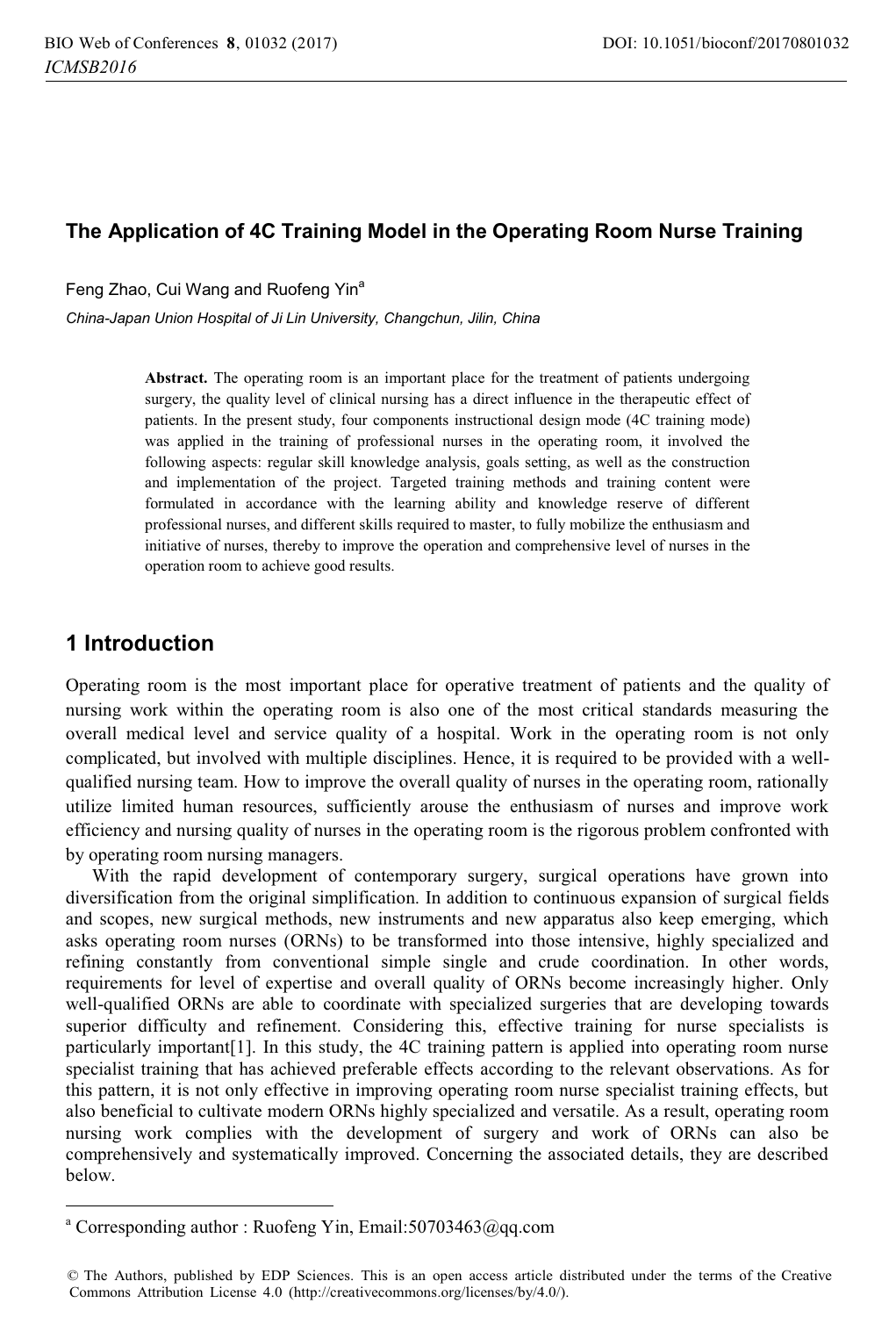# **2 Information and methods**

## **2.1 General information**

160 nurses working in the operating room of our hospital from March 2014 to March 2015 are selected and randomly divided into a control group and a study group by means of random number table. For each group, there are 80 nurses. As for the study group, the 4C training pattern is adopted to carry out specialized trainings for nurses here; in comparison, the regular operating room specialist training is employed by the control group. Differences in general data such as age, sex, education background and working hours, etc. of nurses from such two groups have no statistical significances during comparisons (P>0.05), in addition to being comparable.

# **2.2 Methods**

## *2.2.1 Conventional specialist training*

Dependent on job demands of departments, operating rooms are categorized into 7 specialist groups including general surgery, cardiothoracic surgery, orthopedics, neurosurgery, gynaecology and obstetrics, and urinary surgery, etc.; in which, personnel coordinating with specialized operations take their turns regularly and the corresponding nurse specialists of diverse specialist groups are trained targeted at basic knowledge, fundamental theories and skills that should be mastered by them to cooperate with various specialized operations. In addition, the relevant training contents and modes are uniformly arranged by the head nurse in charge of teaching. After the training, these nurses are also assessed[2].

## *2.2.2 4C Training pattern*

In line with conventional specialist training methods, 7 specialized groups are allocated with nurse specialists according to practical surgical operation quantities and workload, and each group comprises 1 leader and 9-11 members. To be specific, members consist of fixed team members (2-3) and team members taking turns (6-8). As for the former, they assist the team leader to formulate and implement working plans. Members of every group are allocated proportionally to form a talent pyramid so as to guarantee stable operation and future development of these specialist groups. Regarding skilled team leaders with strong work abilities and senses of responsibilities, they should be nurse-in-charge or more qualified personnel with a certain management capability. The development direction of each specialist group should be organized by the head nurse in charge of teaching and also discussed in detail among fixed members of it. At the same time, the corresponding training plans, goals and elaborate head nurses should be established together with the relevant implementation schemes. Then, according to these schemes, management objectives can be decomposed and become practical in terms of each related post. Nurses of specialist groups are trained so that they have the capability to fulfill the established training goals based on the existing plans and schemes.

## 2.2.2.1 Prospect analysis

Such a stage can be classified into three aspects. First is the demand analysis on specialized operation cooperation. Nurse specialists are cultivated with an aim to cooperate with demands of various specialized operations in a better manner, and make ORNs able to rapidly and effectively master working skills corresponding to these specialized operations and qualified for specialized operation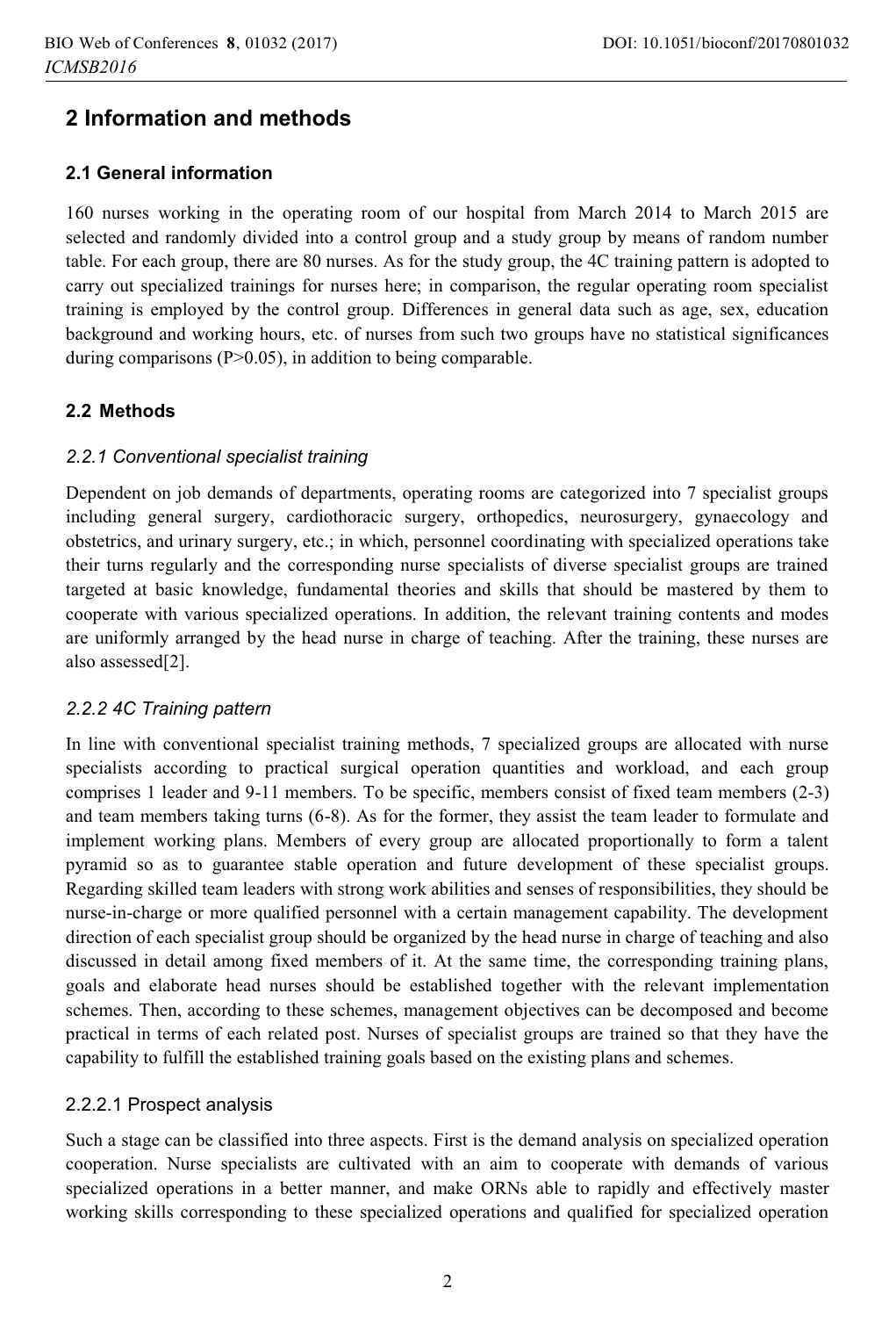cooperation in rapid development. Considering this, demands of diverse specialized operations should be analyzed elaborately to precisely and comprehensively decompose key points of specialized operation cooperation. Second is feature analysis on training objects. As the subject of learning, training objects are crowd that should be changed. In order to achieve good training effects, education backgrounds and working experiences of them should be mastered in the first place. Then, individualized specialist trainings are formulated corresponding to their different learning and working experiences, etc. In this way, training demands can conform to characteristics and styles of diverse trainees. Thirdly, it is about the analysis on department development demands. Due to the rapid growth of surgery, new techniques and new devices keep emerging for the operating room and the present operating room nursing is also at a stage of rapid development. As for training of ORNs that comply to cooperation needs of rapid surgical operation development and satisfy rational construction demands of department personnel echelon, perfect feasible training plans should be formulated with taking physical truths of these departments, time, costs and staff composition, etc. into consideration.

#### 2.2.2.2 Objective setting

Objective setting is a greatly important link, because objectives are theoretical basis for training plan preparation and can provide directions for training. According to the 4C training pattern, objectives are divided into two categories. One is the objective that can be repeatedly applied, that is, the content that should be mastered for a long time during practical work. Combining particulars of work in the operating room, it includes the common conventional operation cooperation, as well as use, maintenance and simple troubleshooting of apparatus and equipment in common use. The other is the objective that cannot be applied over and over again. It refers to skills that should be mastered during temporary jobs. In combination with specifics of work in the operating room once more, it consists of operating room management. In detail, it is involved with management methods that should be changed flexibly according to different circumstances at different periods. Besides, it also involves treatment of emergencies and problems arising in the operating room, etc.

## 2.2.2.3 Construction of scheme

After the fulfillment of objective setting, we duly set about establishing training schemes. In these schemes, prominence should be given to the key points and emphasis is also laid on cultivating specialized abilities of ORN specialists as well as their comprehensive qualities. Thus, the overall nursing level and synthetic abilities in an operating room can be improved. From the perspective of scheme contents, the status quo of training objects should be grasped through self-assessment by trainees and preliminary assessment by specialist groups, so as to prepare scheme contents appropriate to these objects in accordance with their present situations and objective design. During scheme establishment, learning resources and environment of the department are reasonably utilized to carry out multimedia teaching, professional lectures, operation cooperation practice demonstration and interrelated resource learning in a variety of forms and contents. In detail, with regard to the multimedia teaching, knowledge points and cutting-edge technologies of the department are taught by means of multi-media network teaching. Regarding the professional lectures, diseases and the corresponding therapeutic methods, surgical procedures and nursing cooperation, etc. of the department are systematically explained by surgeons and senior nurse specialists. About the operation cooperation practice demonstration, it is not elaborated here. Finally, for interrelated resource learning, self-knowledge is supplemented through books, database resources and network teaching videos.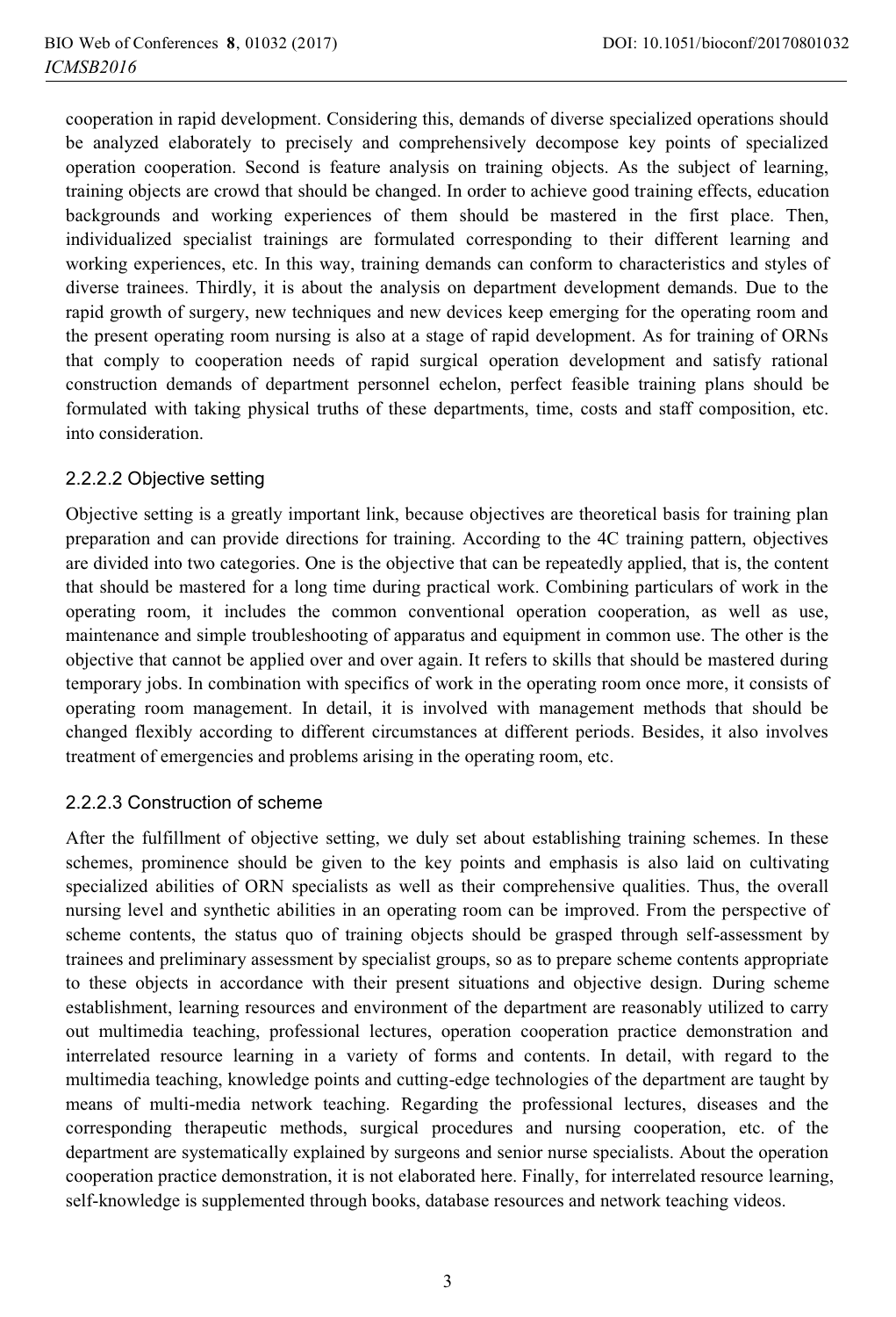# 2.2.2.4 Implementation of scheme

This section covers three aspects described below. Firstly, a perfect hierarchical management system under the control of head nurses of departments should be set up. Various specialized departments are planned as a whole by the head nurse in charge of teaching; while, the responsibility to implement specialist trainings in concrete should be borne by the specialist group leaders. Such a vertical hierarchical management system is more beneficial to define objectives clearly and improve the abilities of specialist group leaders to play a dominant role, exert all capabilities fully, and actively participate into formulating and supervising trainings for the corresponding nurses in all specialist groups. Secondly, each specialist group leader takes the responsibility to settle and summarize operation techniques and theories that should be mastered by the corresponding department, so as to form an integral knowledge and skill learning system. Furthermore, all kinds of skills and knowledge are made into courseware for seminars and lectures as theoretical trainings on a regular basis. Professional technical operations are performed in a sequence of specialist operation-specialist emergency operation-new technique. Thirdly, technical files should also be established to improve the assessment system of a department. In addition to completing tests arranged and required by the nursing department, contents of assessment are additionally added by the specialist department.

## 2.2.3 Evaluation criterion

The evaluation criterion is constituted by assessment of theoretical knowledge, assessment of operating room nursing manipulation and assessment of professional ability. The manipulation assessment refers to the uniform standard and manipulations are selected randomly to be rated. Both theoretical and manipulation assessments are 100 points, and it is deemed to be qualified if 60 and above points are obtained. With regard to the professional ability assessment, it is carried out by the Comprehensive Quality Evaluation Table of ORNs prepared by the department, covering clinical competency, learning time management ability, solidarity cooperation ability, communication skills, specialty knowledge level and operation coordination ability. Each of them is endowed with 10 points. That graded to be 8 points and above is qualified, while below 8 points is unqualified.

# **3 Statistical analysis**

Statistical software SPSS 20.0 is employed to perform statistical analysis on all data. Enumeration data are described by rate and tested by  $\chi^2$ . By contrast, measurement data are accounted by Mean  $\pm$ Standard Deviation and verified by t. Besides, those with P<0.05 is considered to be different and have statistical significances.

# **4 Results**

Regarding nurses from the study group qualification rate, qualification rates obtained from assessment of theoretical knowledge, assessment of operating room nursing manipulation and assessment of professional ability are respectively 97.5%, 92.5% and 95%, which is prominently higher than 82.5%, 75.0% and 77.5% of the control group. Differences comparisons of such two groups are statistically significant (P<0.05), as shown in Table 1.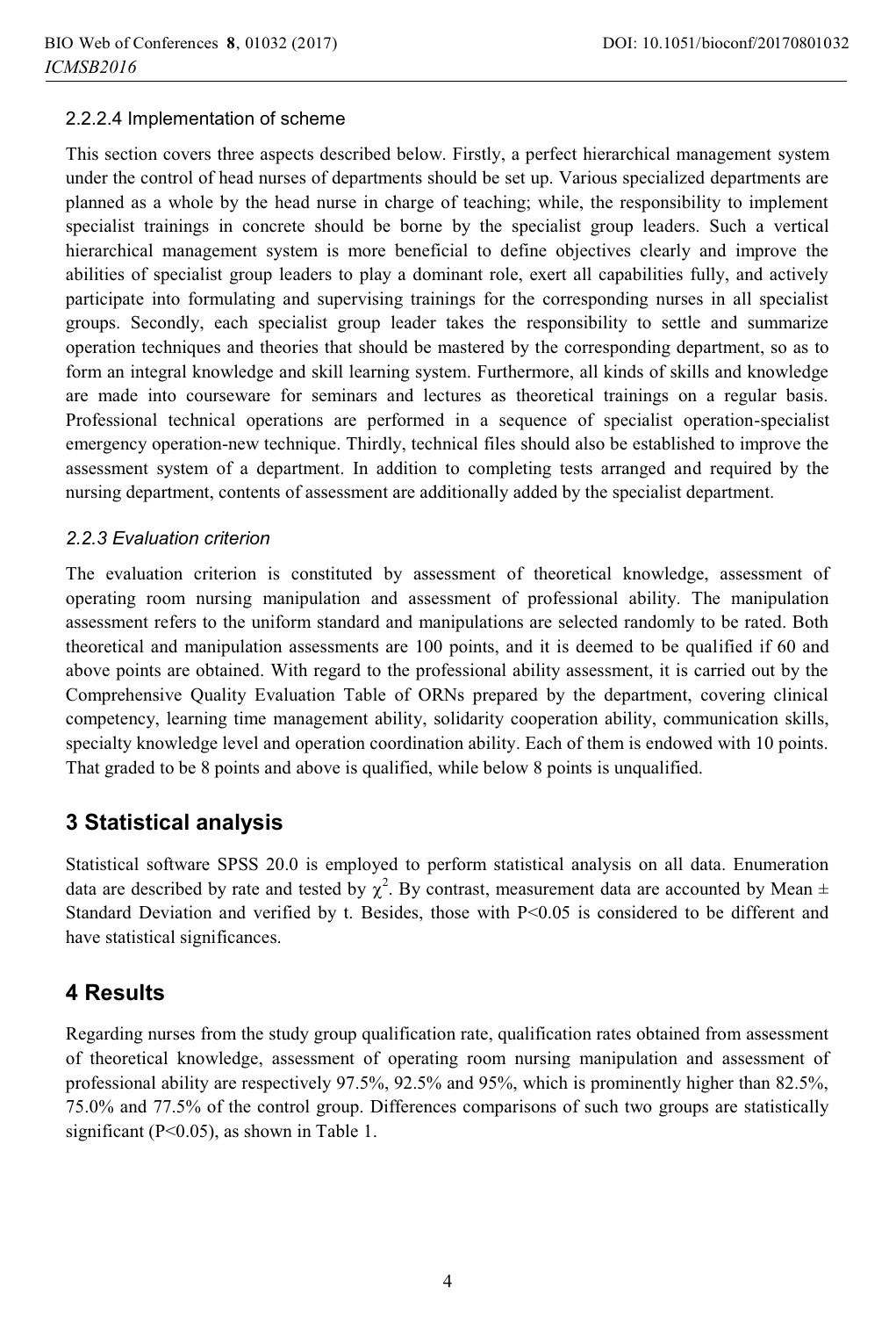| Group                         | qualification rate of basic | Operation qualification | Business capability |
|-------------------------------|-----------------------------|-------------------------|---------------------|
|                               | knowledge                   | rate                    | assessment          |
| Control group                 | 82.5%                       | 75.0%                   | $77.5\%$            |
| Observation                   | 97.5%                       | 92.5%                   | 95.0%               |
|                               |                             |                         |                     |
| $\frac{\text{group}}{\chi^2}$ | 5.00                        | 4.50                    | 5.16                |
| n                             | P < 0.05                    | P < 0.05                | P < 0.05            |

**Table 1.** The Compare two groups of nurse training results.

# **5 Discussion**

The operating room is an important place where patients are treated. With the continuous development of science and technology and constant improvement of medical level, higher requirements have been put forward by the entire society for operating room nursing. Integrating multiple related disciplines, operating room nursing has higher requirements of nurses. Therefore, trainings for them are of great importance. On one hand, by virtue of such trainings, skill level of them can be improved; on the other hand, guarantees are provided for the improvement of nursing quality in the hospital. How to exploit potentials of nurses in a better manner and make the trainings yield twice the result with half the effort is a subject that all managers should face [3-5].

The 4C training pattern includes regularly decomposing skills that should be mastered by surgery nurses, analyzing skill elements and relevant knowledge, selecting teaching strategy, and assembling training strategy. The team responsible for the project should decompose skills that should be grasped by nurses in the operating room in the first place, mainly covering clinical care, nursing supervision, nursing scientific research and teaching. Then, contents at all levels are decomposed further. To be specific, the clinical care is involved with: basic knowledge of operating room nursing, placement of operative position, anesthesia preparation and cooperation, cooperation with mini-middle-operations in diverse departments[6]; mastering particularities associated with surgical methods, instrument and dressing preparations; comprehending new surgical techniques and key points for cooperation with salvage surgery; fostering emergency rescue capabilities; and, precautions to operating room nursing errors; etc.. In summary, clinical care training is about the repeated application and strengthening of skills during trainings for nurses in diverse departments. In terms of operating room management, nursing scientific research and teaching trainings, they should be conducted combining personal interest and competency on the basis of senior nurses with certain experiences. 4C training pattern applied into nurse specialist trainings should be adopted to prepare targeted training methods and contents according to learning abilities, knowledge reserves and skills required mastering of nurses from diverse departments, so that learning enthusiasm and initiative of them can be sufficiently mobilized and the goal to improve manipulation and comprehensive levels of ORNs is fulfilled. In addition, thanks to the employment of 4C training pattern, systematicness of operating room nursing is reinforced, which is conducive to improvement of operating room nursing quality and efficiency in the hospital. This study indicates that, in the study group taking advantage of such a 4C training pattern, qualification rates relate to all assessments of nurses are obviously higher than those of nurses from the control group receiving conventional specialist training.

In conclusion, operating room nurse specialist training that adopts the 4C training pattern can significantly enhance various competencies of nurses, and improve qualities of nurse specialists. Considering such a preferable application effect, it is worth popularization and application.

# **References**

1. Ying Qiu, Jing Zhang. Study on setting up of training courses of operation room nurse specialists[J]. *Chinese Nursing Research* 2014, **28**(8B) :2859-2862.